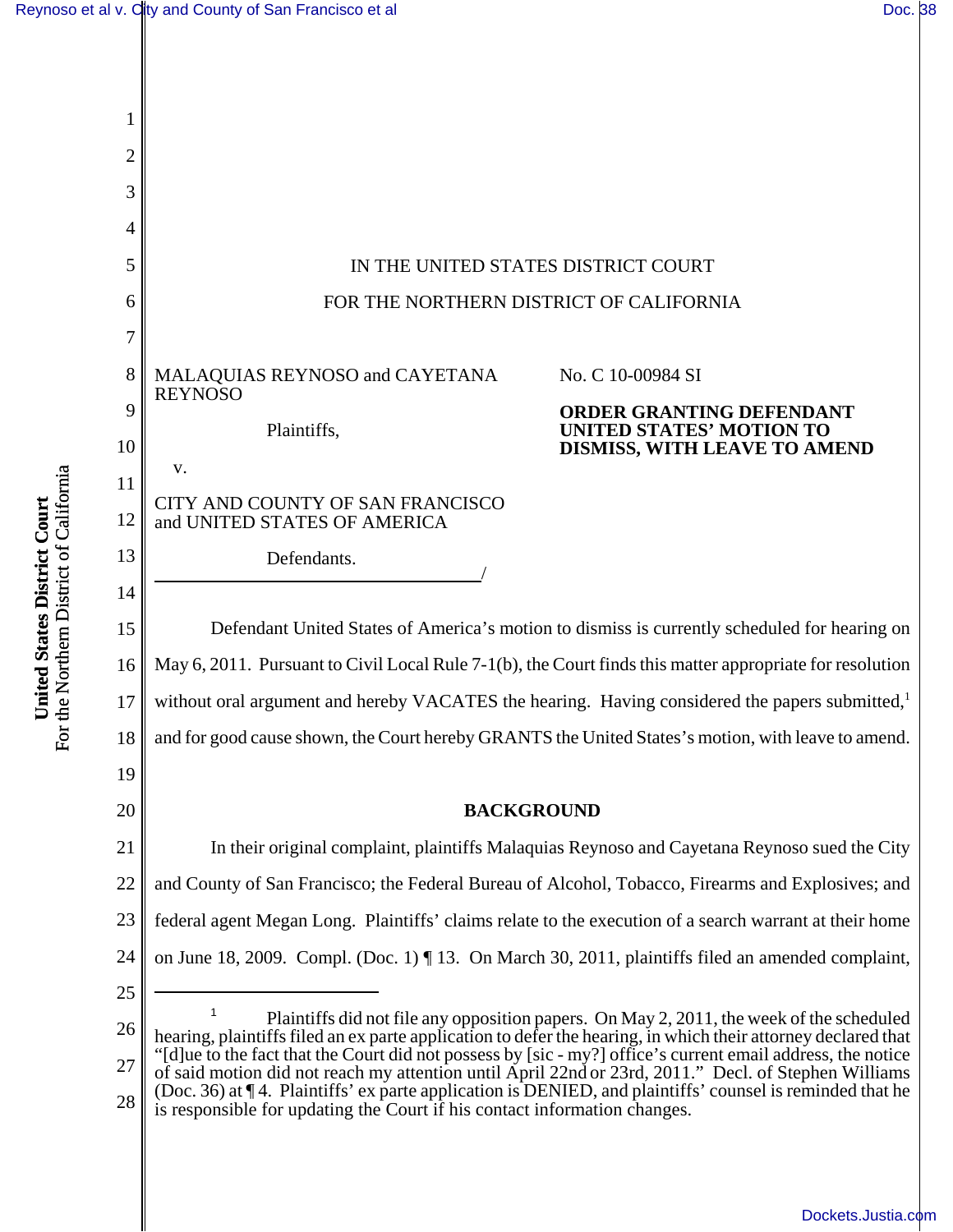1 2 in which they named as defendants the City and County of San Francisco; and the United States of America. First Am. Compl. ("FAC") (Doc. 29).<sup>2</sup>

3 4 5 6 7 8 9 10 Plaintiffs allege that although the search was conducted with a warrant, the warrant was issued without probable cause, and the search was unreasonable. FAC  $\P$  14. They allege that currency in excess of \$200,000 was seized from their house, without the issuance of a receipt, and was never returned to them. FAC ¶ 16. They also allege that plaintiff Malaquias Reynoso incurred medical expenses in the amount of \$2,500. FAC ¶ 17. They request the return of all property seized; that defendants refrain from further searches and seizures of plaintiffs' property without a search warrant supported by probable cause; a permanent injunction; compensatory damages; punitive damages; attorney's fees and costs. FAC.

The United States now moves to dismiss the complaint against it in its entirety, arguing that the Court lacks subject matter jurisdiction over the alleged claims and that plaintiffs have failed to state a claim upon which relief can be granted with respect to their claims for injunctive relief.

## **LEGAL STANDARD**

16 17 18 19 Courts go through a two-step inquiry when determining whether the Federal Government and its agencies may be sued. *See FDIC v. Meyer*, 510 U.S. 471, 475, 483–84 (1994). "The first inquiry is whether there has been a waiver of sovereign immunity." *Id.* at 484. The second inquiry is "whether the source of substantive law upon which the claimant relies provides an avenue for relief." *Id.*

## **DISCUSSION**

22 23 24 25 26 In their First Amended Complaint, plaintiffs explain that "as to Defendant United States of America, this action is brought under 28 U.S.C. § 1346[b]—to recover damages against said Defendant for violation of the plaintiffs' right to free of unreasonable seizures under the Fourth and Fourteenth Amendments to the United States Constitution." First Am. Compl. *[1]* 1. Plaintiffs appear to rely exclusively on section 1346(b) in making their claims for relief from the United States.

27

11

12

13

14

15

20

21

<sup>28</sup> <sup>2</sup> On April 18, plaintiffs filed an ex parte motion for leave to file this amended complaint, which the Court granted on May 2. *See* Docs. 31 & 35.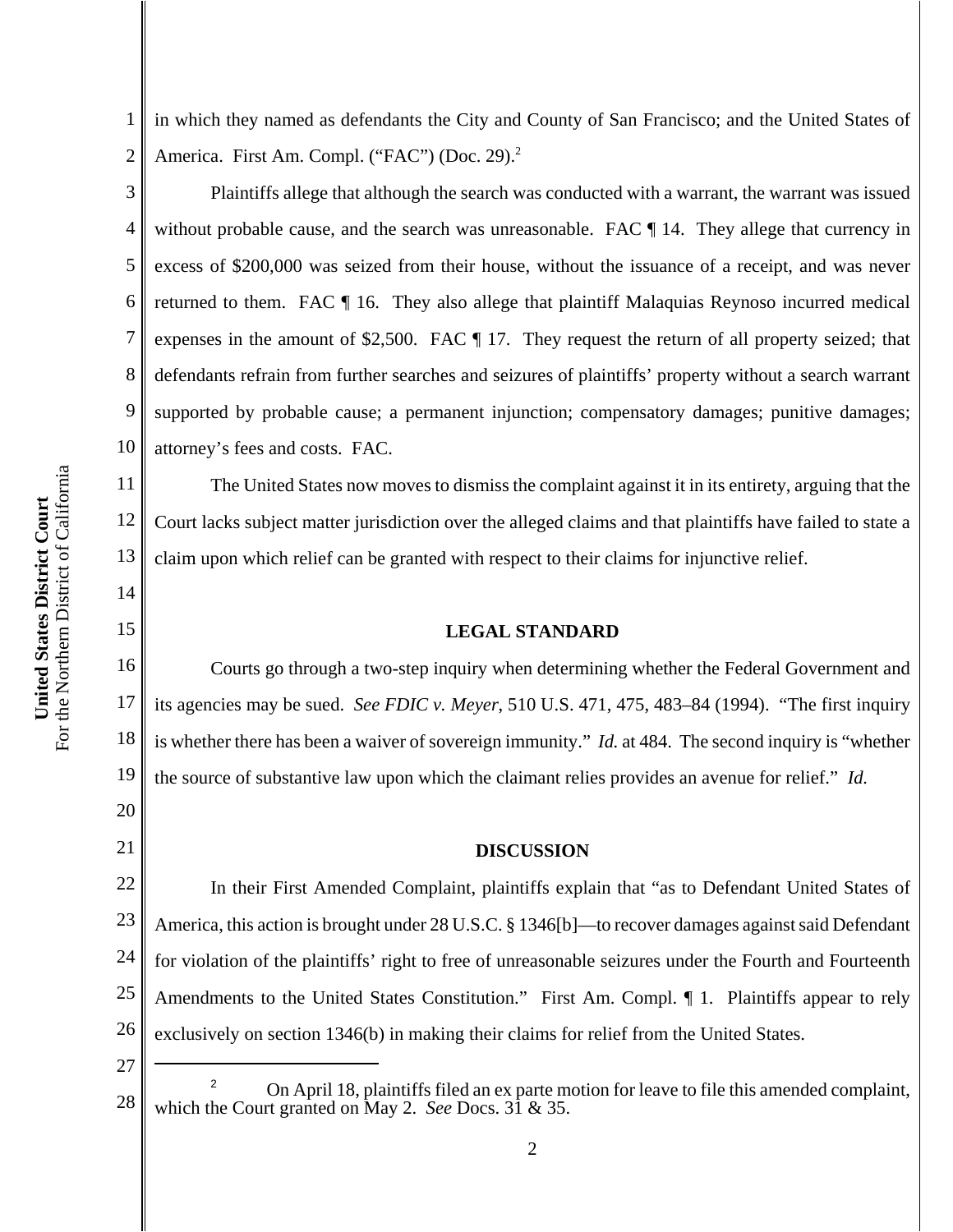2 3 4 5 6 Section 1346(b) is not a waiver of sovereign immunity for a constitutional tort claim against the United States, nor does it provide a cause of action for monetary or injunctive relief in this case. *See Meyer*, 510 U.S. at 477 ("[T]o be actionable under § 1346(b), a claim must allege, inter alia, that the United States 'would be liable to the claimant' as 'a private person' 'in accordance with the law of the place where the act or omission occurred.' A constitutional tort claim . . . could not contain such an allegation."). Therefore, the United States's motion to dismiss must be granted.

7 8 9 10 11 12 13 14 The next question is whether plaintiffs should be permitted to amend their complaint once again. It is not clear whether plaintiffs will be able to state a claim for injunctive relief against the United States. If plaintiffs wish to try, they should identify in the amended complaint the basis for the court's authority to grant the relief, and allege particular facts sufficient to support the relief. With regard to money damages, plaintiff may not bring their constitutional tort claim against the federal government or against a federal agency. It is possible, however, that they can state a claim against individual federal officers, if they are able to identify which officers are responsible for the alleged constitutional violations.<sup>3</sup>

For the Northern District of California For the Northern District of California United States District Court **United States District Court**

15

16

17

18

19

20

21

22

23

1

24 25 26 27 28 <sup>3</sup> Plaintiffs have brought their claim against the City and County of San Francisco under 42 U.S.C. § 1983. The most congruous federal cause of action was discussed in *Bivens v. Six Unknown Named Agents of Federal Bureau of Narcotics*, 403 U.S. 388 (1971), where the Supreme Court held that an individual injured by a federal agent's alleged violation of the Fourth Amendment may bring an action for damages against the agent. *Id.* at 397. A *Bivens* action may be brought against an individual, but not against a federal agency. *Meyer*, 510 U.S. at 483–86 (explaining that "implied a cause of action against federal officials in *Bivens* in part *because* a direct action against the Government was not available" and that "the purpose of *Bivens* is to deter *the officer*" (emphasis original)).